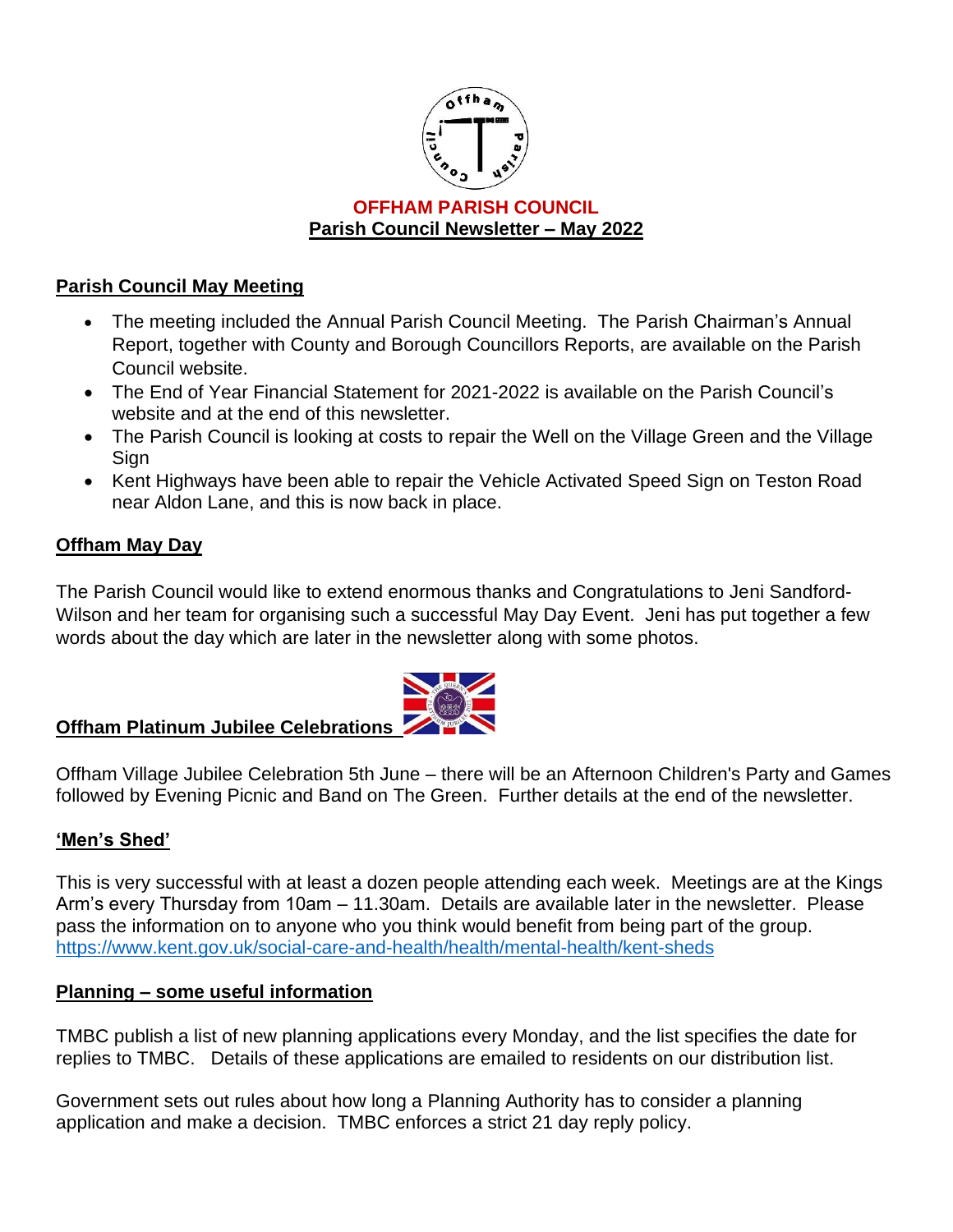TMBC as the planning authority have the duty to advertise applications, but they are only required to notify neighbouring properties that directly adjoin the site only. They "may" post a printed notice on the site, but they don't have to.

Anyone can register with TMBC using the online portal to have an email notification sent to them with details of any applications made in the village - [https://www.tmbc.gov.uk/planning-applications](https://www.tmbc.gov.uk/planning-applications-appeals/planning-view-comment-planning-applications)[appeals/planning-view-comment-planning-applications](https://www.tmbc.gov.uk/planning-applications-appeals/planning-view-comment-planning-applications) 

#### **Parish Council and Village Events**

- Platinum Jubilee Street Party  $-5<sup>th</sup>$  June 2022
- Offham Society Lazy Sunday Jazz 26<sup>th</sup> June 2022
- NSPCC Garden Safari Sunday 3<sup>rd</sup> July 2022
- Race Night with Malling Lions Saturday  $17<sup>th</sup>$  September 2022

**Contact the Parish Council** E: [clerk@offham-pc.gov.uk](mailto:clerk@offham-pc.gov.uk) T: 07563 606573. The Parish Council Clerk works 12 hours a week, Monday to Thursday, and aims to respond to emails and phone calls within 5 working days*.* For more information, please go to our website [www.offham-pc.gov.uk](http://www.offham-pc.gov.uk/)

#### **Offham Parish Council Meetings**

The next meeting of the Parish Council will take place a week later than usual in the committee Room of Offham Village Hall on **Tuesday 14th June 2022 at** 7.30pm.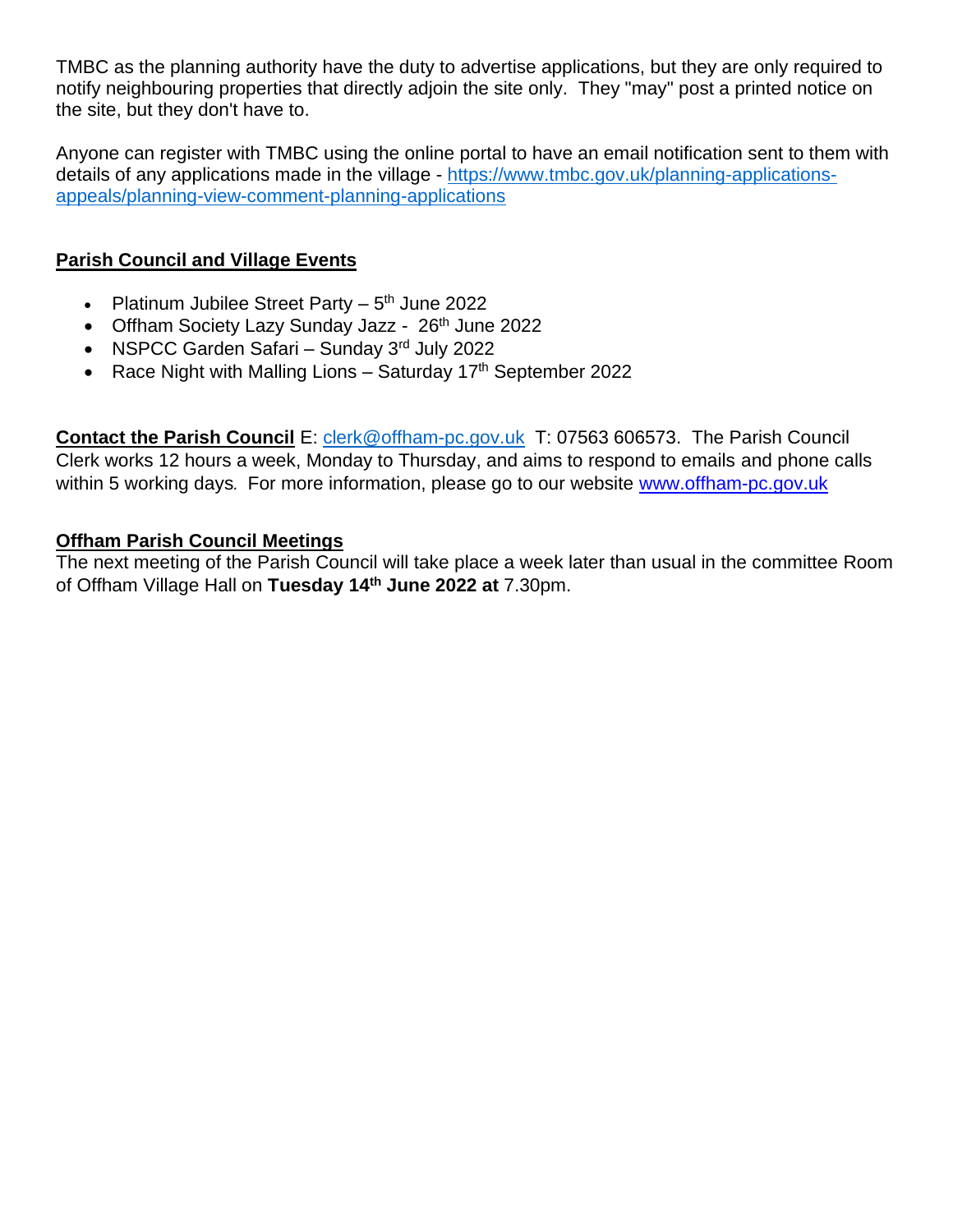#### **Offham May Day**

After a two-year absence we went all out to put on an absolute bumper event. Our traditional event included Crowning of this year's May Queen Amelia alongside her attendants Ollie, Grace, Beatrice & Sienna who all looked beautiful with their dresses and flowers. The May Pole dancing was performed perfectly by Offham primary school Years 5 & 6.

All our regular stalls alongside independent small businesses did an amazing job and were busy from beginning to end bustling with the huge crowds enjoying the day. The main raffle was a huge draw with so many wonderful prizes. The Dog show had its best attendance ever & The Great Offham Bake Off included some very worthy winners.

The fantastic British weather also pulled out all the stops to provide us with full sunshine and blue skies all day so everyone could enjoy the many food options- sweet & savoury- alongside cake stalls & a tea tent doing a roaring trade, or of course the BBQ with a nice cold glass of Pimm's, beer or wine whilst listening to the live music.

I would personally like to thank all our amazing volunteers, stall holders, raffle prize donators & sponsors for your incredible help in making this much-loved tradition such a great success.



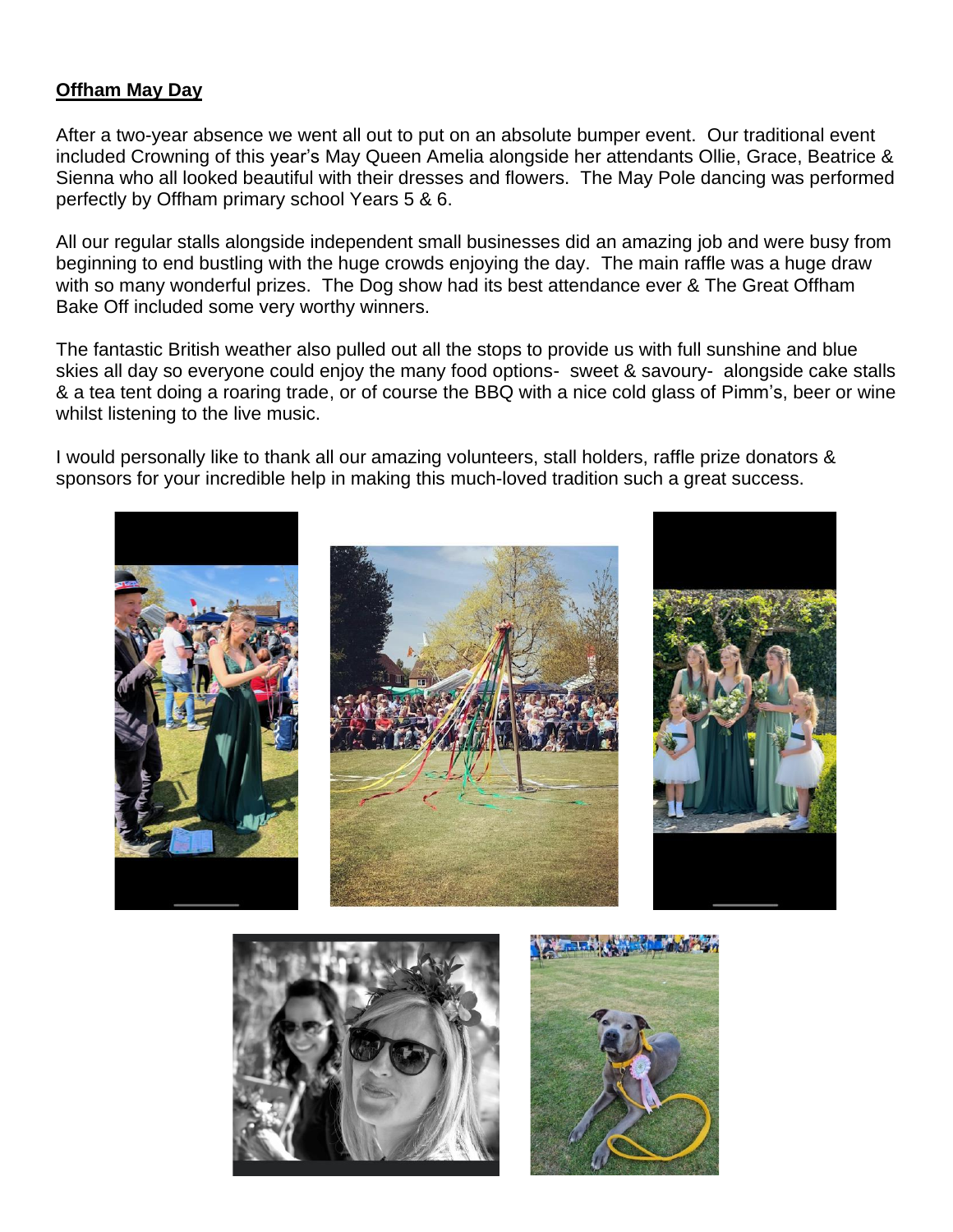

#### Queen's Platinum Jubilee Celebrations

#### Arranged by Offham Parish Council - Sunday 5<sup>th</sup> June 2022 2pm - 10pm

 $2.00 - 4.30$ pm An afternoon of fun with a street party for children up to 16 Pre-bookings only: £5.00 per child + 42p booking fee https://www.ticketsource.co.uk/Offham-iubilee-teaparty/t-**Inknzxm** Enquiries: offhamvillagehall@outlook.com



- $5.30 10.00$ pm **Village Green** Music plays to start the evening Bring your own picnic, rugs, tables chairs etc Revd David Green commemorates Our Queen's Platinum Jubilee with a Blessing on The Green
- $6.00 9.00$ pm Live music from "Get Carter"

Delicious BBQ and Bar on the Green. Raffle - super prizes. Tickets available all day

During the afternoon and evening there will be special collections to support the Parish Council's special project to refurbish the Offham children's playground.

This event could not go ahead without the support of the Kings Arms Pub and the Offham **Village Hall Committee** 



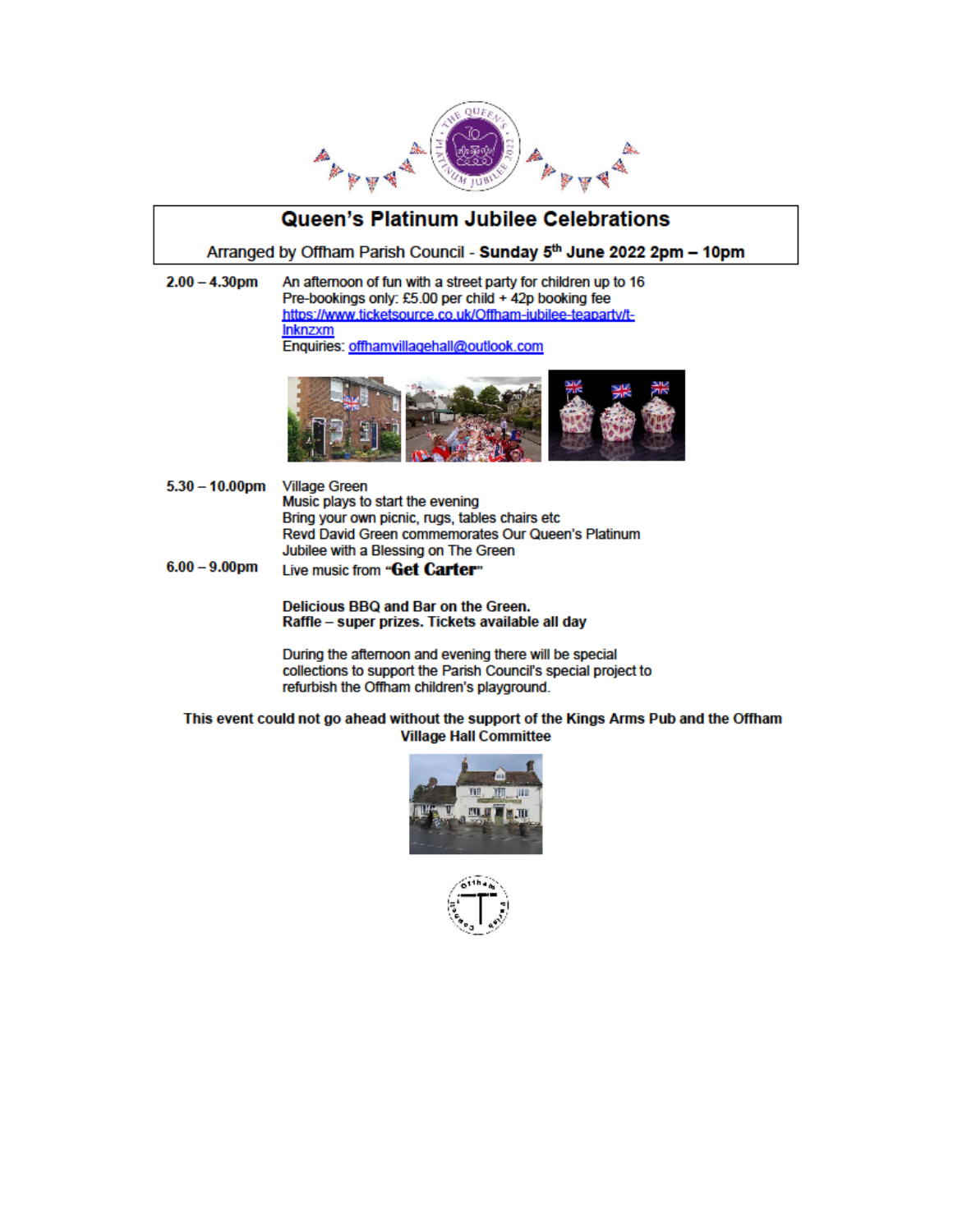

#### **OFFHAM JUBILEE CELEBRATIONS**

#### **SUNDAY, 5<sup>™</sup> JUNE 2022**

#### AFTERNOON CHILDREN'S TEA PARTY

Offham Parish Council, having first invited the children of Offham, would now like to invite: The Children of Offham Primary School, to join us for an afternoon of fun.

Pre-bookings only - https://www.ticketsource.co.uk/Offham-jubilee-teaparty/t-lnknzxm £5.00 per child + 42p booking fee. Children accompanied by an adult. Arrive at the Village Hall for the Children's Party from 1.35 to register and be given a wristband.

2.00.pm judging 'Best Homemade Crown Competition', followed by Activities on Cosgrave Field and a Street Tea Party for the children, whilst Parents enjoy refreshments, licensed bar, and delicious home-made cakes. All children are asked if they would like to make and wear a home-made crown for the party (name inside please) even if they do not wish to enter the competition.

A commemoration mug will be given to the children at the end of the party. Final date for booking, Saturday, 21st May, but tickets are limited so early booking is advised.

We are planning for a nice day but, should it rain, we will locate to the Village Hall. During the afternoon, a collection will be for the Children's Playground Refurbishment. Church Road closed from the junction with Teston Road to the junction with North Meadow Park on the field at junction of Church Road & North Meadow, by kind permission of LJ **Betts Ltd.** 

Enquiries: offhamvillagehall@outlook.com

O.P.C. wish to thank the Village Hall Committee for their help in planning the event.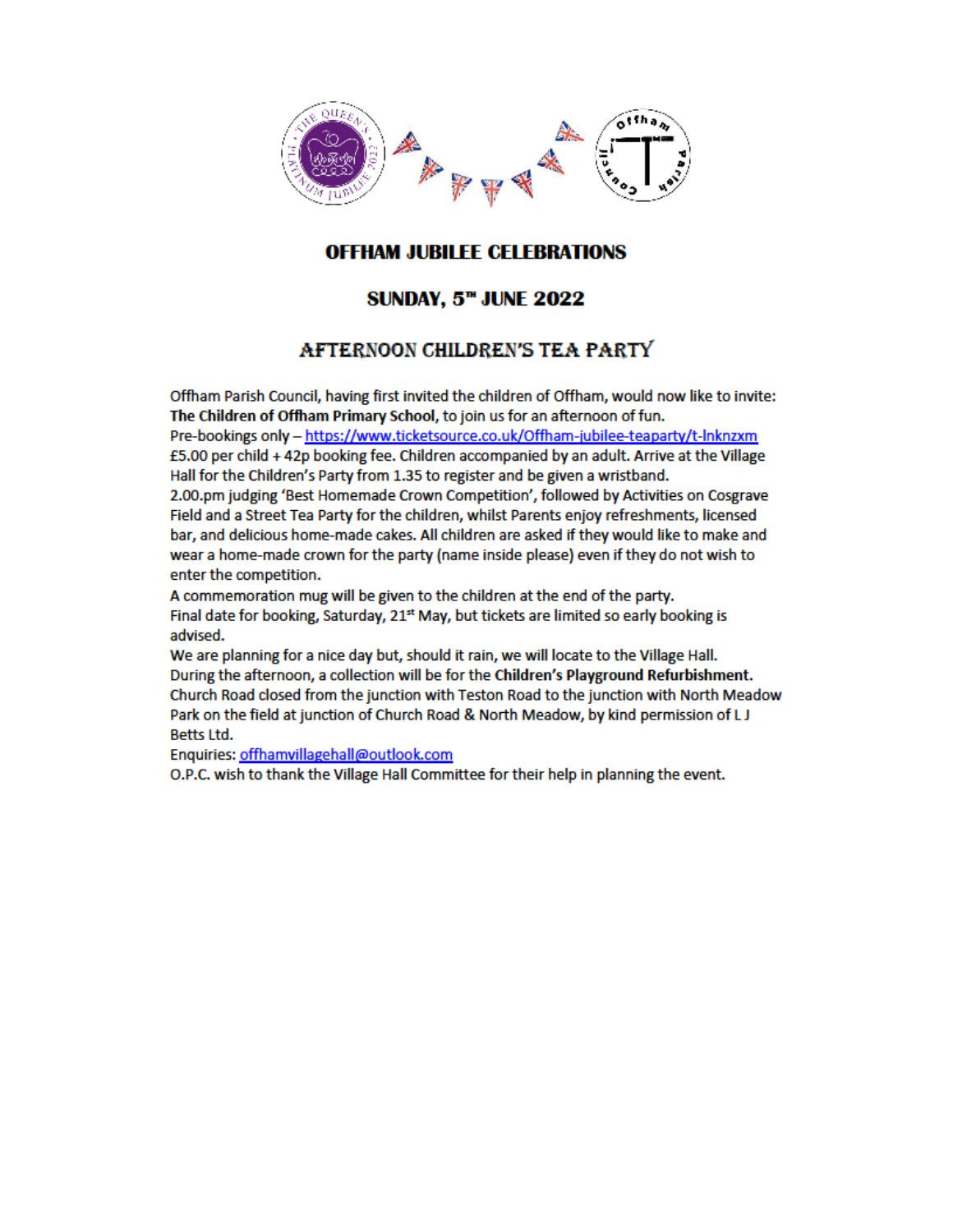| <b>Balances held</b><br><b>Unity Trust Bank</b> |                                                          |                                             | £ 33,643.05         | 33,643.05 |
|-------------------------------------------------|----------------------------------------------------------|---------------------------------------------|---------------------|-----------|
|                                                 |                                                          |                                             |                     |           |
| Date                                            | Less: any unpresented payments at 31 March 2022<br>Payee | <b>Description</b>                          | Amount              |           |
|                                                 |                                                          | Salary, expenses, allowance March           |                     |           |
|                                                 | Clerk                                                    | 2022                                        | 936.65<br>£         |           |
|                                                 | <b>HMRC</b>                                              | PAYE and NI March 2022                      | £<br>312.95         |           |
|                                                 | <b>Surrey Hills Solicitors</b>                           | <b>Registration of Village Hall</b>         | £ 1,276.00          |           |
|                                                 |                                                          |                                             |                     |           |
|                                                 |                                                          |                                             |                     |           |
|                                                 |                                                          |                                             | $E$ 2,525.60        |           |
|                                                 |                                                          |                                             |                     | 31,117.45 |
|                                                 | <b>Total Receipts for Year</b>                           |                                             |                     |           |
|                                                 | <b>TMBC</b>                                              | Precept                                     | 21,885.00           |           |
|                                                 | <b>Nat West</b>                                          | <b>Bank Interest</b>                        |                     |           |
|                                                 | Various                                                  | Other                                       | 1,025.00            |           |
|                                                 | Various                                                  | <b>Rent and Wayleaves</b>                   | 30.66               |           |
|                                                 | Various                                                  | <b>Village Projects</b>                     | 801.24              |           |
|                                                 | <b>Inland Revenue</b>                                    | <b>VAT</b> reclaim<br><b>TOTAL RECEIPTS</b> | 683.30<br>24,425.20 |           |
|                                                 | <b>Total Payments for Year</b>                           |                                             |                     |           |
|                                                 | Clerk/HMRC                                               | Salary, expenses, employment costs          | 10,584.48           |           |
|                                                 | Various                                                  | <b>Consumables and Office Supplies</b>      | 91.22               |           |
|                                                 | <b>KALC</b>                                              | Training                                    | 261.00              |           |
|                                                 | <b>Various</b>                                           | <b>Clirs Expenses</b>                       |                     |           |
|                                                 | <b>Village Hall Committee</b>                            | <b>Hall Hire</b>                            | 9.50                |           |
|                                                 | <b>Village Hall Committee</b>                            | <b>Donation</b>                             | 1,000.00            |           |
|                                                 | Misc                                                     | <b>Donations</b>                            | 350.00              |           |
|                                                 | Misc                                                     | <b>Subscriptions</b>                        | 366.64              |           |
|                                                 | Misc                                                     | SID                                         |                     |           |
|                                                 | Misc                                                     | Parish Property                             | 69.99               |           |
|                                                 | Misc                                                     | <b>Village Projects</b>                     | 641.34              |           |
|                                                 | Misc                                                     | <b>Open Spaces</b>                          | 5,370.00            |           |
|                                                 | Misc                                                     | <b>Play Area</b>                            | 104.50              |           |
|                                                 | Church<br><b>Various</b>                                 | Churchyard Gardening<br>APM                 | 1,000.00            |           |
|                                                 | <b>Broker Network Ltd</b>                                | Insurance                                   | 1,227.36            |           |
|                                                 | Misc                                                     | Audit                                       | 90.00               |           |
|                                                 | <b>Various</b>                                           | Professional fees & Admin                   | 2,108.85            |           |
|                                                 | Other                                                    | Various                                     | 175.00              |           |
|                                                 | <b>VAT</b>                                               |                                             | 584.28              |           |
|                                                 |                                                          | <b>TOTAL PAYMENTS</b>                       | 24,034.16           |           |
|                                                 | <b>Balance carried forward</b>                           | Balance B/F from 2020/22                    | 30,726.41           |           |
|                                                 |                                                          | Plus receipts                               | 24,425.20           |           |
|                                                 |                                                          | <b>Less Payments</b>                        | 24,034.16           |           |
|                                                 |                                                          |                                             |                     | 31,117.45 |
|                                                 |                                                          |                                             |                     |           |
|                                                 |                                                          |                                             |                     |           |
|                                                 | <b>RESERVES</b>                                          | <b>Village Projects</b>                     | 6,122.04            |           |
|                                                 |                                                          | Play Area Sinking Fund 2019/2020            | 5,000.00            |           |
|                                                 |                                                          | Play Area Sinking Fund 2020/2021            | 5,000.00            |           |
|                                                 |                                                          |                                             |                     |           |
|                                                 |                                                          |                                             | 16,122.04           |           |
|                                                 |                                                          | <b>Balance</b>                              |                     | 14,995.41 |

#### Offham Parish Council - End of Financial Year 2021-2022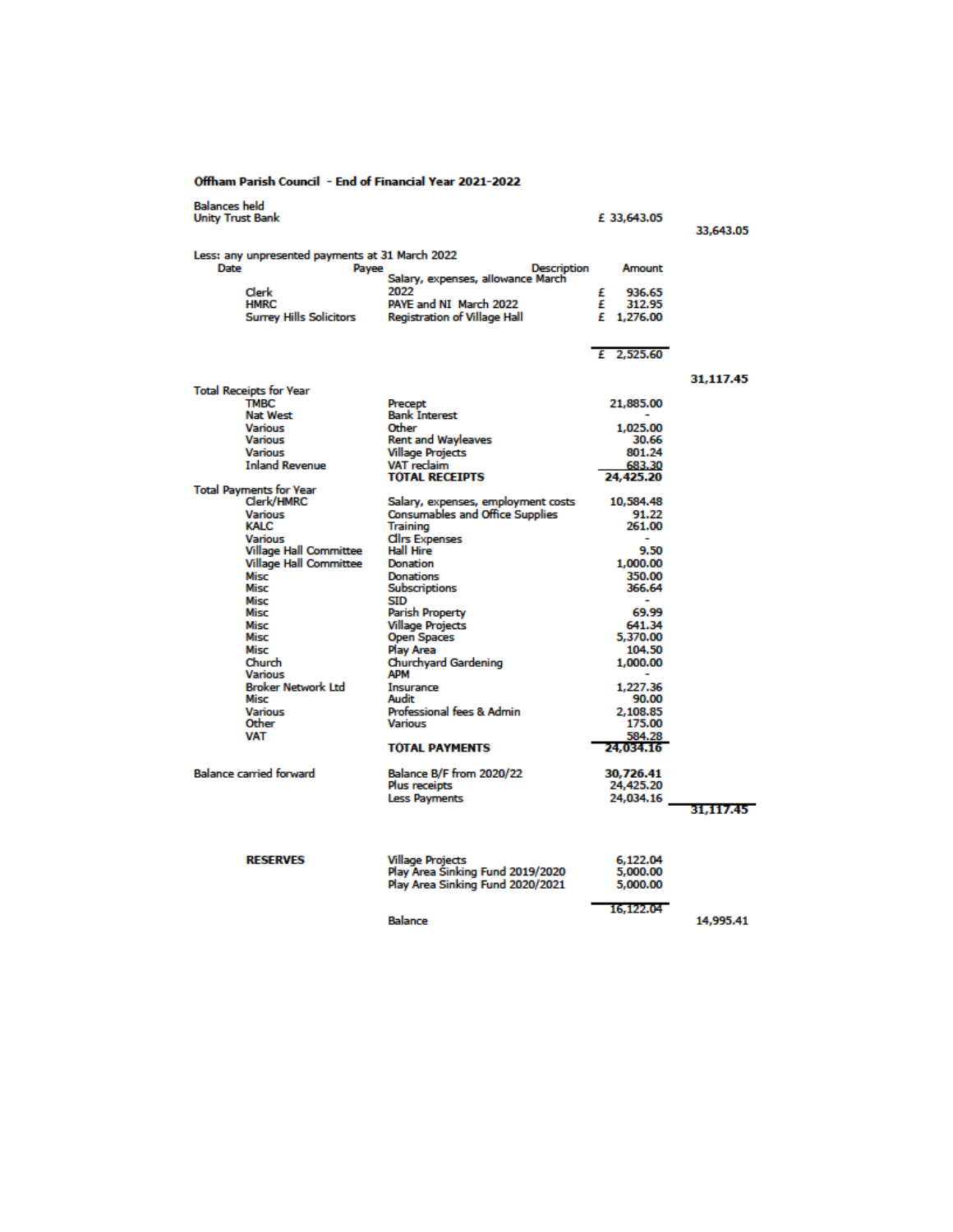

### KINGS ARMS

# <sup>' O</sup> F F H A <sup>M</sup> MENS SUPPORT GROUP

## EVERY THURSDAY 10AM Free Tea/Coffee and **Biscuits**

The Kings Arms, Teston Rd, West Malling, Offham, ME19 5NR

### **Well Being Support Group for** Men

This is an Initiative of Offham Parish Council.